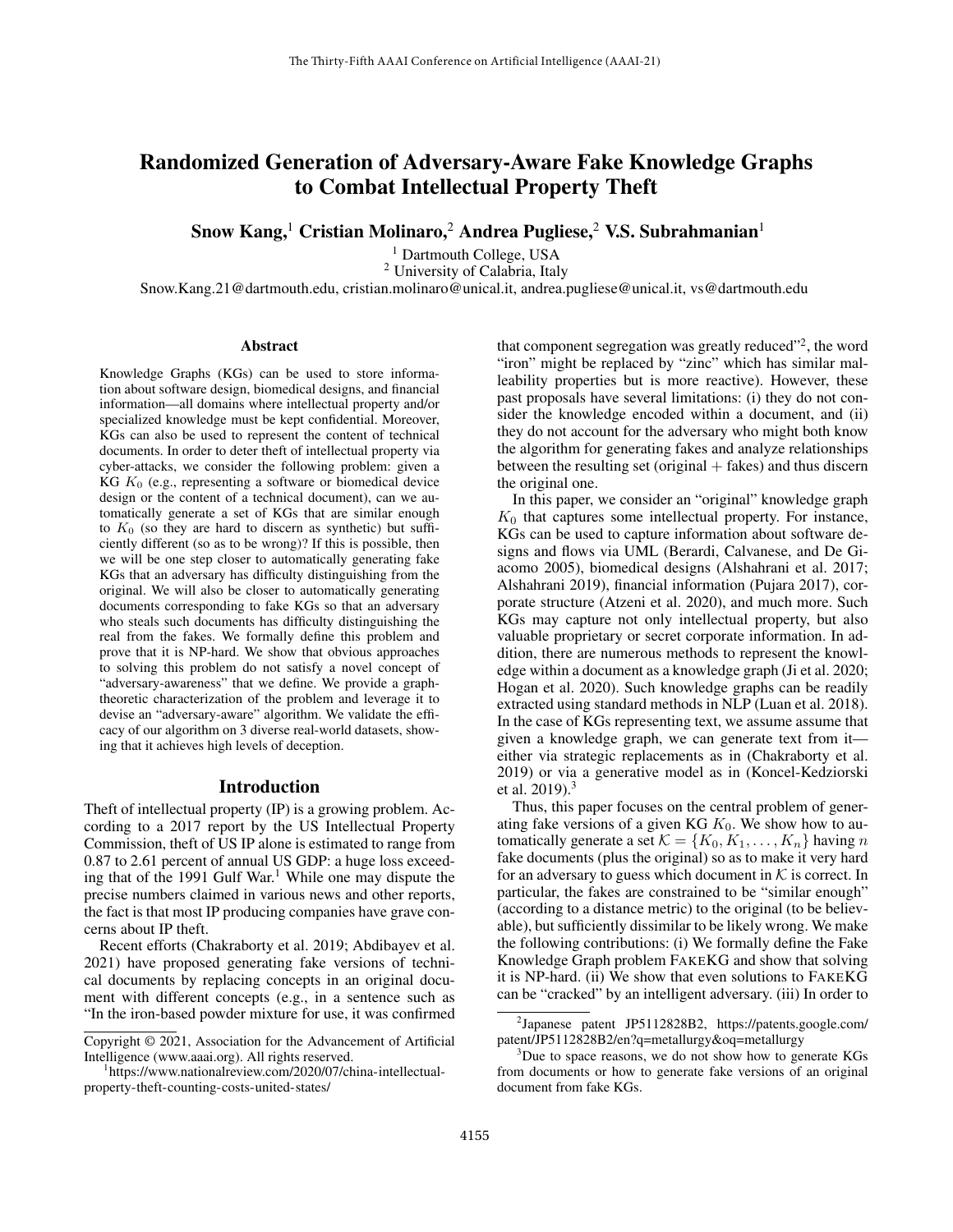avoid this, we formally define the notion of an "adversaryaware" algorithm: even if the adversary knows the algorithm we use and also knows all inputs except for the original KG, s/he does not gain knowledge from them to identify the original KG. (iv) We show that solving the FAKEKG problem is closely linked to a graph theory problem and propose an adversary-aware algorithm, CLIQUE-FAKEKG, for this problem. (v) We run experiments on 3 knowledge graph datasets showing that CLIQUE-FAKEKG achieves good results in deceiving adversaries.

# **Preliminaries**

We assume two disjoint finite sets E of *entities* and R of *relations*. A *knowledge graph* (KG) is a subset K of  $E \times R \times E$ . Thus, K is a finite set of triples of the form  $\langle s, r, o \rangle$ , whose meaning is that the "subject" entity s is related to the "object" entity  $o$  via relation  $r$ . An alternative way of looking at KGs is as directed graphs where vertices are entities and edges are labeled with relations.

In addition to KGs which are directed and labeled, we use undirected graphs in our graph-theoretic characterization of the problem and to develop our algorithm. An *undirected graph* G is a pair  $\langle V, E \rangle$ , where V is a finite set whose elements are called *vertices*, and  $E \subseteq V \times V$  is a set of unordered pairs (of vertices) called *edges*. We use "graphs" to refer to undirected graphs.

A *clique* of G is a subset C of V such that for every pair of distinct vertices v and v' in C,  $(v, v') \in E$ . We say that C is a *maximum* clique of G iff there is no clique  $C'$  of G such that  $|C| < |C'|$ . A clique of G with cardinality k is also called a  $k$ -clique of  $G$ .

Given a set of vertices  $V' \subseteq V$ , the *subgraph of G induced by V'*, denoted  $G[V']$ , is the graph  $\langle V', E' \rangle$  where  $E' = \{ (v', v'') \mid v', v'' \in V' \text{ and } (v', v'') \in E \}.$ 

For an arbitrary set S, we will use  $2<sup>S</sup>$  to denote the powerset of S, that is, the set of all subsets of S.

# The Fake KG Problem

In this section, we formally define the problem of generating fake KGs, study its computational complexity, and introduce the notion of an *adversary-aware* algorithm.

Our goal is to generate fake yet highly believable KGs from an original one, so that after putting them all together, an adversary has no clue which is the original KG.

Before providing the formal definition of our problem, we introduce distance functions for KGs. Given a set  $U$  of KGs, a *distance function* d for U is a function  $d : U \times U \rightarrow [0, 1]$ such that for all  $K, K', K'' \in \mathcal{U}$ , (i)  $d(K, K') = 0$  iff  $K = K'$ , (ii)  $d(K, K') = d(K', K)$ , and (iii)  $d(K, K') \leq$  $d(K, K'') + d(K'', K')$ . As a simple example, a distance function can be the *Jaccard distance*, that is,  $d(K, K') =$  $1 |K \cap K'|$  $|K \cup K'|$ .

The problem we address, named FAKEKG, is defined as follows.

**Definition 1** (FAKEKG problem). Given a set  $U$  of KGs, a distance function d for U, a knowledge graph  $K_0 \in U$ , an integer  $n \geq 1$ , and an interval  $\tau = [\ell, u] \subseteq [0, 1]$ , find a set  $\mathcal{K} = \{K_0, K_1, \ldots, K_n\} \subseteq \mathcal{U}$  of  $n + 1$  distinct KGs s.t.  $\ell \leq d(K_i, K_j) \leq u$  for every  $0 \leq i \neq j \leq n$ .

Thus, an instance  $I = \langle U, d, K_0, n, \tau \rangle$  of FAKEKG includes

- a set  $U$  of KGs, which are all the KGs of interest for the application at hand;
- a function d measuring the distance between KGs in  $U$ ;
- the original KG  $K_0$  for which we want to generate fakes;
- the number  $n$  of fake KGs we want to generate;
- an interval  $\tau$  that bounds the distance between any two distinct KGs in a solution.

Notice that  $U$  is an arbitrary set of KGs whose role is to specify the set of KGs from which fake ones are taken. In fact, in many cases it is desirable for users to express which KGs are of interest or deemed to be "admissible" for the application at hand. For instance,  $U$  might only include KGs that satisfy a given set of semantic constraints which capture whether the KG makes sense or not. It is also very important to note that d can be *any arbitrary* distance function, which can therefore incorporate structural and/or semantic aspects of KGs (e.g., the Jaccard distance only looks at the structure of a KG). We do not impose any restriction on  $d$ —our framework and algorithms work for any distance function one wants to employ. Thus, both structural and semantic aspects can be taken into account when defining the set of admissible KGs (namely,  $U$ ) and their distance (namely, d).

A solution for I is a set  $\mathcal{K} = \{K_0, K_1, \ldots, K_n\}$  of  $n+1$ distinct KGs such that their pairwise distance lies in the interval  $\tau$ . Notice that K includes the original knowledge graph  $K_0$  along with n additional KGs. The requirement  $\ell \leq d(K_i, K_j)$  allows users to set a minimum desired distance between every pair of distinct KGs in  $K$ . This also means that fake KGs must be "far enough" from the original one, that is, their distance from  $K_0$  must be at least  $\ell$ . The requirement  $d(K_i, K_j) \leq u$  allows users to set a maximum desired distance between every pair of distinct KGs in  $K$ . This also means that fake KGs must differ from the original at most of  $u$ , so users can state that fake KGs must not be too far from the original one (e.g., to keep them "believable enough"). We point out that  $d$  can also be used to express strict requirements that should hold between any pair of KGs, and in particular between the original and fakes. So, for instance, d can be defined in such a way that if two KGs have the same structural property of interest then their distance is measured according to some criterion, while if they do not have the same structural property their distance is set to 1. Notice that an instance of FAKEKG might not admit a solution.

The following theorem states NP-hardness of FAKEKG. The proof relies on a reduction from the NP-complete CLIQUE problem, that is, given an undirected graph  $G$  and an integer  $k$ , decide whether  $G$  has a  $k$ -clique. Specifically, we reduce the CLIQUE problem to the problem of deciding whether an instance of FAKEKG admits a solution, which in turn implies NP-hardness of FAKEKG.

Theorem 2. *The* FAKEKG *problem is NP-hard.*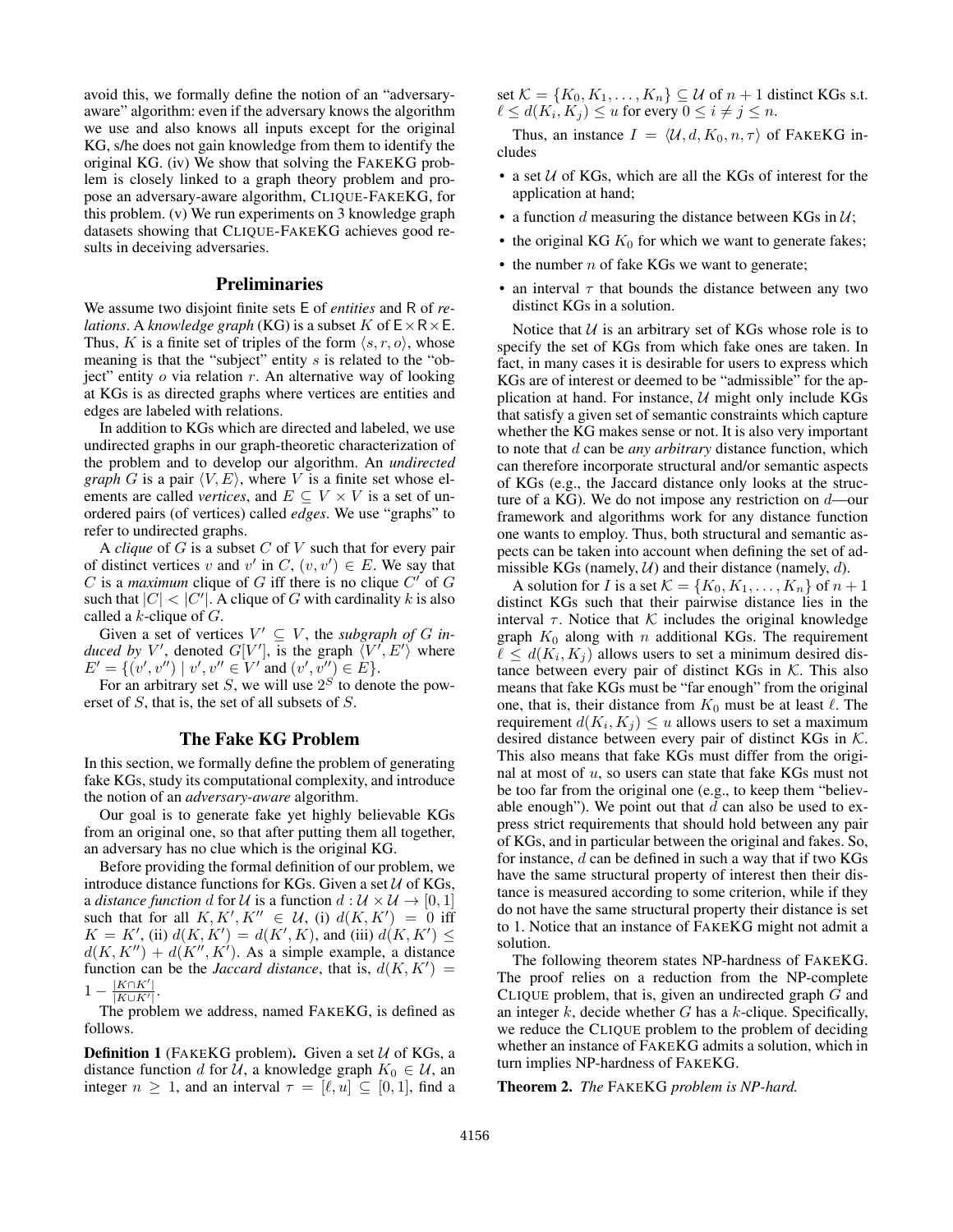

Figure 1: Knowledge graph of Example 3.

Our goal is to design algorithms to solve FAKEKG. Clearly, a good algorithm must make it difficult for an adversary to single out the original KG from the output of the algorithm. This comes with a caveat. As customary in information security (e.g., in cryptography), the algorithm itself is public, and this knowledge must not allow an adversary to make a better guess of which KG is the original one. Indeed, we place ourselves in a very hostile setting, assuming that an adversary knows the algorithm A as well as  $U, d, n$ , and  $\tau$  (and K, of course). Thus, an adversary knows everything except which KG is the original one in  $K$ .

In the following example, we report a (not so good) algorithm to solve FAKEKG and show why an algorithm for this purpose must be carefully designed.

**Example 3.** Consider the simple KG  $K_0$  reported in Figure 1, which is an excerpt taken from the Nation dataset (Kim, Xie, and Ong 2016), one of the datasets we used in our experimental evaluation. Vertices represent countries, while a directed edge labeled  $R$  that goes from vertex  $A$  to vertex  $B$  represents country  $A$  having some relationship  $R$  with country B, with the meaning of edge labels being as follows:

- *conferences*: country A attends conferences in country B;
- *exportbooks*: country A exports books to country B;
- *booktranslations*: country A has translations of books from country  $B$ ;
- *students*: country A has students from country B;
- *exports*: country A exports to country B.

Suppose  $U$  contains all the KGs that can be built using the entities (i.e., vertex labels) and relations (i.e., edge labels) appearing in  $K_0$ . Let the distance function for  $U$  be the Jaccard distance. Finally, suppose we want to generate  $n = 2$  fake KGs for  $K_0$  with  $\tau = [0, 1]$ . Consider now a simple algorithm A that generates fake KGs either by adding exactly one (randomly chosen) triple to the original KG or by deleting exactly one (randomly chosen) triple from the original KG (with the resulting KG being in U). Suppose A is called with  $I = \langle U, d, K_0, n, \tau \rangle$  as defined above, and A returns  $\mathcal{K} = \{K_0, K_1, K_2\}$ , where  $K_1 = K_0 \setminus \{ \langle USA, exports, Egypt \rangle \}$  (i.e.,  $K_1$  has been derived from  $K_0$  by deleting  $\langle USA, exports, Egypt \rangle$  and  $K_2 = K_0 \cup \{\langle Jordan, students,India\rangle\}$  (i.e.,  $K_2$  has been

derived from  $K_0$  by adding  $\langle Jordan, students,India \rangle$ ). Notice that  $d(K_i, K_j) \in \tau$  for  $0 \leq i \neq j \leq 2$ . An adversary looking at  $K$ , knowing algorithm  $A$  and its input other than the original KG, can nonetheless identify  $K_0$  as the original KG with certainty. In fact,  $A(\langle \mathcal{U}, d, K_1, n, \tau \rangle)$  can never output K, as  $K_2$  has two more triples than  $K_1$ , and thus  $K_2$  cannot have been generated from  $K_1$ . Likewise,  $A(\langle \mathcal{U}, d, K_2, n, \tau \rangle)$  can never output K, as  $K_2$  has two more triples than  $K_1$ , and thus  $K_1$  cannot have been generated from  $K_2$ . Thus, it has to be the case that A was called giving  $K_0$  as input, which discloses the actual original KG.

The previous example suggests that an algorithm solving FAKEKG must be carefully designed, in order to prevent an adversary from taking advantage of knowing the algorithm and some of the input elements to single out the original KG. We introduce a property that formalizes when an algorithm is "adversary-aware", that is, the knowledge of everything but  $K_0$  does not provide any additional clue on which KG in  $K$  is the original one.

We consider randomized algorithms (deterministic algorithms are a special case of randomized ones). A randomized algorithm A might return different outputs when it is called multiple times with the same input. Thus, for a given input, rather than having a single output that is uniquely determined by the input, the output of  $A$  is a random variable. More formally, consider a randomized algorithm A to solve FAKEKG. For an instance I of FAKEKG (which is then an input of A), we use  $A(I)$  to denote the random variable defined as the output of A when the input is I. Then,  $A(I)$ takes values in  $2^{\mathcal{U}}$  (i.e., each value is a set of KGs) and it is associated with a probability distribution Pr :  $2^{\mathcal{U}} \rightarrow [0, 1]$ with  $\sum_{\mathcal{K}\in 2^{\mathcal{U}}} \Pr[A(I) = \mathcal{K}] = 1.$ 

We now introduce the aforementioned notion of an *adversary-aware* algorithm, which is a conservative definition of security for an algorithm, as it assumes that an adversary knows the algorithm,  $\mathcal{U}, d, n, \tau$ , and  $\mathcal{K}$ .

Property 1 (Adversary-aware algorithm). *A (randomized) algorithm* A *to solve* FAKEKG *is* adversary-aware *iff it satisfies the following property: For every instance* I =  $\langle \mathcal{U}, d, K_0, n, \tau \rangle$  of FAKEKG, if  $\mathcal{K} = \{K_0, K_1, \ldots, K_n\}$  is *a possible output of* A(I)*, that is*

 $Pr[A(I) = K] > 0,$ 

*then*

$$
Pr[A(\langle U, d, K_i, n, \tau \rangle) = \mathcal{K}] = Pr[A(\langle U, d, K_j, n, \tau \rangle) = \mathcal{K}]
$$
  
for every  $0 \le i \ne j \le n$ .

The rationale behind the previous property is as follows. Suppose we give as input to A an arbitrary instance  $\langle \mathcal{U}, d, K_0, n, \tau \rangle$  of FAKEKG, and the returned output is  $\mathcal{K} =$  ${K_0, K_1, \ldots, K_n}$ . Then, in order for A to be adversaryaware, it has to be the case that all the  $K_i$ 's in K have the same probability of being the original KG. That is, for every  $K_i \in \mathcal{K}$ , the probability of  $\mathcal{K}$  being the output when  $K_i$ is the input remains the same. If this is the case, then the knowledge of  $A, U, d, n, \tau$ , and K does not allow an adversary to make a better guess than picking one KG (uniformly at random) as the original KG.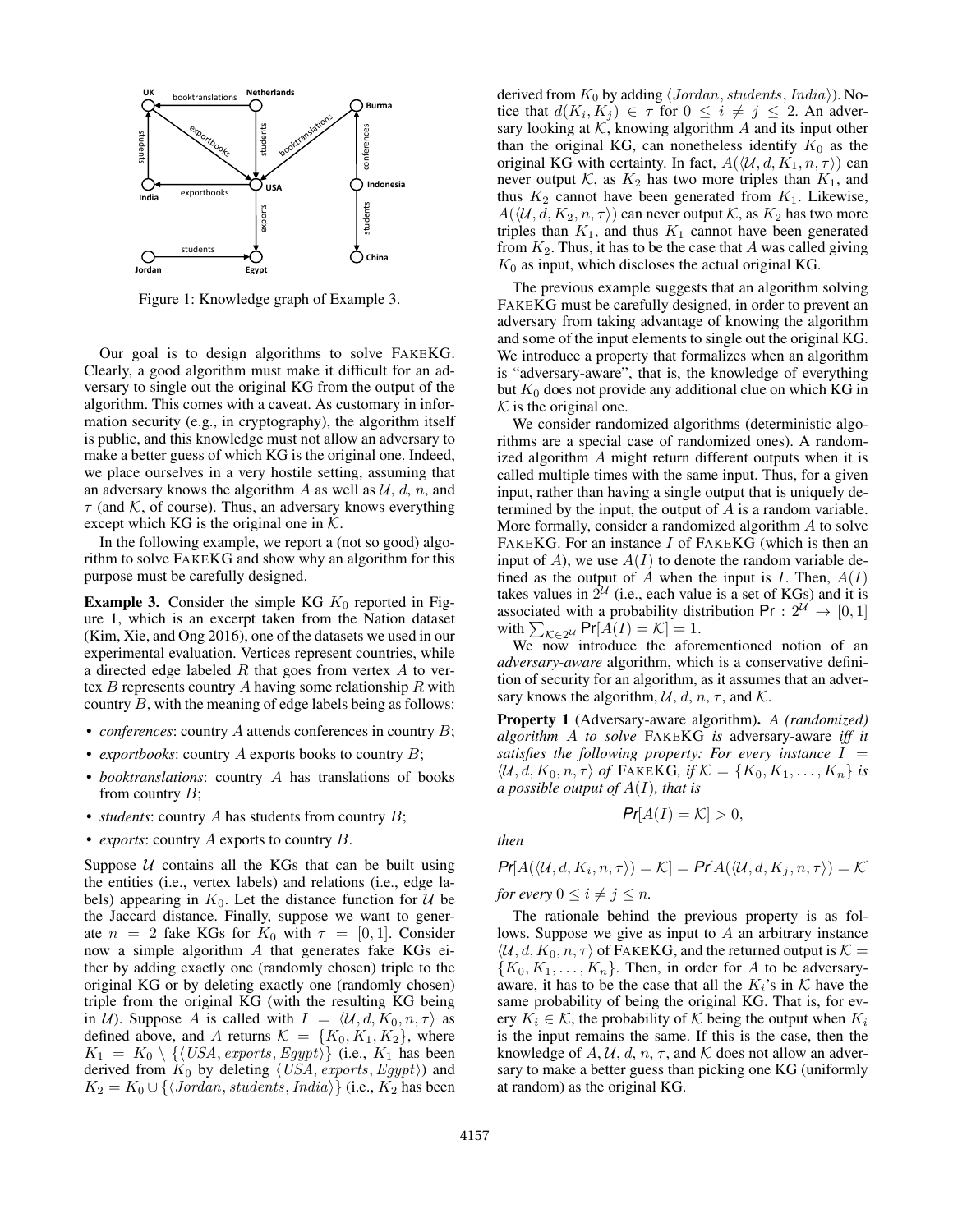Example 4. The algorithm A of Example 3 is not adversaryaware, since for the output  $\mathcal{K} = \{K_0, K_1, K_2\}$  of Example 3 we have  $Pr[A(\mathcal{U}, d, K_0, n, \tau)] = \mathcal{K}] > 0$ ,  $Pr[A(\mathcal{U}, d, K_1, n, \tau)] = \mathcal{K}] = 0$ ,  $Pr[A(\mathcal{U}, d, K_2, n, \tau)] =$  $|\mathcal{K}| = 0$ . Consider an adversary looking at K and trying to figure out which KG was the original one. By knowing  $A$  as well as  $U, d, n$ , and  $\tau$ , the adversary can compute the probabilities above and figure out that  $K_0$  is certainly the original KG (as  $K_1$  and  $K_2$  cannot yield  $K$  as result).

Notice that a deterministic algorithm A (i.e., A always returns the same output when it is called multiple times with the same input) can be seen as a particular randomized algorithm where, for every instance I of FAKEKG,  $A(I)$  is such that  $Pr[A(I) = K] = 1$  for some  $K \in 2^U$ . In such a case, we write  $A(I) = K$  to denote that K is the (only) output of A when it is called with input I. The following proposition provides an equivalent characterization of adversary-awareness for deterministic algorithms.

Proposition 5. *A deterministic algorithm* A *is* adversaryaware *iff it satisfies the following property: For every instance*  $I = \langle U, d, K_0, n, \tau \rangle$  *of* FAKEKG*, if* 

*then*

$$
A(I) = \mathcal{K} = \{K_0, K_1, \ldots, K_n\},\
$$

$$
A(\langle \mathcal{U},d,K_i,n,\tau \rangle) = \mathcal{K}
$$

*for every*  $1 \leq i \leq n$ *.* 

Intuitively, the previous proposition says that for an adversary-aware deterministic algorithm A, if  $K$  is the output of A for some arbitrary input  $\langle U, d, K_0, n, \tau \rangle$ , then K must be the output of A also when the input is  $K_i$  (together with U, d, n, and  $\tau$ ), for every  $1 \leq i \leq n$ . That is, all the  $K_i$ 's yield K as output. This does not allow an adversary to rule out any of the  $K_i$ 's as the candidate original KG.

Our goal in the next section is to develop an adversaryaware algorithm for the FAKEKG problem.

# A Graph-theoretic Approach

In this section, we first provide a graph-theoretic characterization of the FAKEKG problem and then leverage it to design an adversary-aware algorithm.

Consider an instance  $I = \langle U, d, K_0, n, \tau \rangle$  of FAKEKG. Recall that a solution is a set  $\{K_0, K_1, \ldots, K_n\} \subseteq \mathcal{U}$  of distinct KGs such that  $d(K_i, K_j) \in \tau$  for every  $0 \leq i \neq j$  $j \leq n$ . We define the *distance graph* of *I* as the undirected graph  $G_I = (V_I, E_I)$  such that  $V_I = U$  and  $(K_i, K_j) \in$  $E_I$  iff  $d(K_i, K_j) \in \tau$ . Then, we can show the following property, which allows us to look at solutions of  $I$  from a graph-theoretic perspective.

**Proposition 6.** *Consider an instance*  $I = \langle \mathcal{U}, d, K_0, n, \tau \rangle$ *of*  $\widehat{FAKEKG}$ . Then,  $K \in 2^{\mathcal{U}}$  *is a solution for* I *iff* K *is an*  $(n + 1)$ -*clique of*  $G_I$  *containing*  $K_0$ *.* 

In light of Proposition 6, one natural approach to solve FAKEKG is to look for an  $(n + 1)$ -clique containing  $K_0$ in the distance graph. Algorithm 1, called NAIVECLIQUE-FAKEKG, is a simple randomized algorithm leveraging this property. In particular, it chooses an  $(n + 1)$ -clique containing  $K_0$  from the set of all  $(n + 1)$ -cliques containing

# Algorithm 1 NAIVECLIQUE-FAKEKG

**Input:** An instance  $I = \langle U, d, K_0, n, \tau \rangle$  of FAKEKG. **Output:** A solution for  $I$  or  $\emptyset$ . 1: Let C be the set of all  $(n + 1)$ -cliques of  $G_I$  containing  $K_0$ . 2: if  $C \neq \emptyset$  then

3: Pick an element  $C$  from  $C$  uniformly at random.

- 4: return C.
- 5: else
- 6: return  $\emptyset$ .

 $K_0$ . Attempting to be adversary-aware, Algorithm 1 picks the clique uniformly at random. However, as shown below, NAIVECLIQUE-FAKEKG is not adversary-aware.

Fact 7. NAIVECLIQUE-FAKEKG *is not adversary-aware.*

To prove Fact 7, it suffices to show an instance of the FAKEKG problem for which NAIVECLIQUE-FAKEKG does not satisfy the condition of Property 1, which we report in the following example.

**Example 8.** Consider an instance  $I = \langle U, d, K_0, n, \tau \rangle$ of FAKEKG, where  $\mathcal{U} = \{K_a, K_b, K_c, K_d, K_e, K_f, K_g\},\$  $K_0 = K_a$ ,  $n = 2$ , and d and  $\tau$  are such that the distance graph  $G_I$  in Figure 2 is derived. Suppose we call NAIVECLIQUE-FAKEKG with input I. The possible solutions for I are the 3-cliques of  $G_I$  including  $K_a$ , namely  $C_1^a = \{K_a, K_b, K_c\}, \ C_2^a = \{K_a, K_b, K_d\}, \$ and  $C_3^a =$  $\{\tilde{K}_a, K_c, K_d\}$ . Consider now  $\mathcal{K} = C_2^a = \{K_a, K_b, K_d\}$ , which is a possible output of NAIVECLIQUE-FAKEKG. We show that  $K$  does not satisfy the condition stated in Property 1. That is, we show that  $Pr[A(\langle U, d, K_i, n, \tau \rangle) = \mathcal{K}]$ is not always the same for  $K_i \in \{K_a, K_b, K_d\}$ , where A is NAIVECLIQUE-FAKEKG. This means that, to single out the original KG, an adversary can make a better guess than picking one KG in  $K$  uniformly at random. K is one out of three possible cliques containing  $K_a$  (see  $C_1^a$ ,  $C_2^a$ , and  $C_3^a$ ) above), so we have  $Pr[A(\langle U, d, K_a, n, \tau \rangle) = \overline{\mathcal{K}}] = 1/\overline{3}.$ Let us consider now  $Pr[A(\langle U, d, K_b, n, \tau \rangle) = \mathcal{K}]$ . The 3cliques of  $G_I$  including  $K_b$  are  $C_1^b = \{K_b, K_a, K_c\}$ ,  $C_2^b =$  $\{\overline{K_b}, K_a, K_d\}$ , and  $C_3^b = \{K_b, \overline{K_c}, \overline{K_d}\}$ . Thus, supposing that the original KG was  $K_b$ , the probability that A would have been returned K is  $Pr[A(\langle U, d, K_b, n, \tau \rangle) = K] =$ 1/3. Finally, let us consider  $Pr[A(\langle U, d, K_d, n, \tau \rangle) = \mathcal{K}]$ . The 3-cliques of  $G_I$  including  $K_d$  are  $C_1^d = \{K_d, K_a, K_b\}$ ,  $C_2^d = \{K_d, K_a, K_c\}, C_3^d = \{K_d, K_b, K_c\}, \text{ and } C_4^d =$  ${K_d, K_e, K_f}$ . Thus, supposing that the original KG was  $K_d$ , the probability that A would have been returned K is  $Pr[A(\langle U, d, K_d, n, \tau \rangle) = \mathcal{K}] = 1/4$ . As a consequence,



Figure 2: Distance graph for the scenario of Example 8.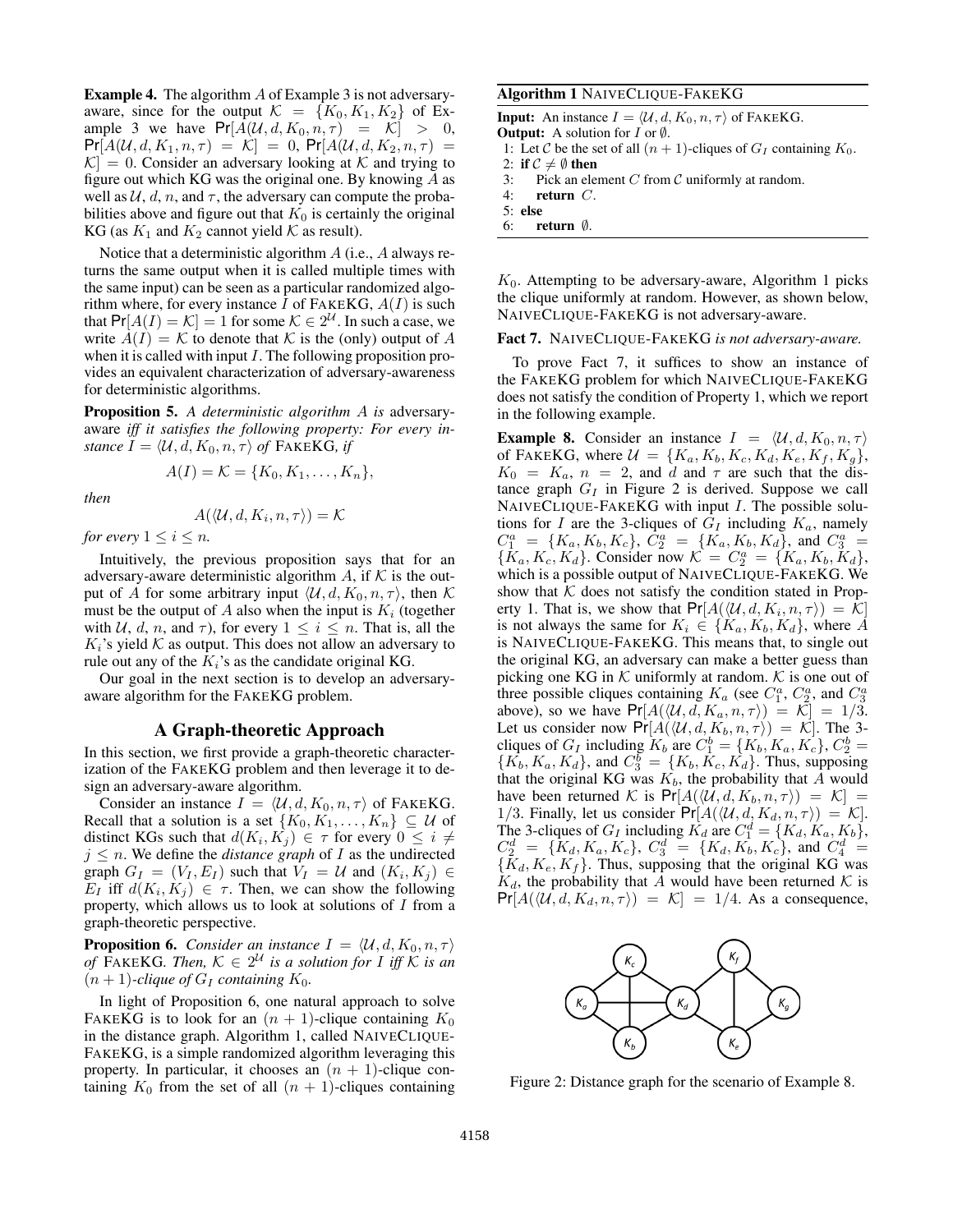NAIVECLIQUE-FAKEKG is not adversary-aware.

In the preceding example, we note that an adversary who knows the NAIVECLIQUE-FAKEKG algorithm, has the output  $\mathcal{K} = \{K_a, K_b, K_c\}$ , as well as the input parameters  $\mathcal{U}$ , d, n, and  $\tau$  (but not which KG in K is the original one) can try to identify the original KG by computing the above probabilities. S/he thus gains important information on  $K_a$  and  $K_b$  being more likely than  $K_d$  to be the original KG (which was indeed  $K_a$ ).

Before presenting an adversary-aware algorithm, we point out one issue which makes NAIVECLIQUE-FAKEKG nonadversary-aware. As shown in Example 8, for the output  ${K_a, K_b, K_d}, K_a$  (resp.,  $K_b$ ) belongs to three 3-cliques, which are all possible solutions for  $K_a$  (resp.,  $K_b$ ), while  $K_d$  belongs to four 3-cliques, which are all possible solutions for  $K_d$ . This makes the probabilities of  $K_a$ ,  $K_b$ , and  $K_d$  of being the original KG different.

To overcome this issue, we devise a new (adversaryaware) algorithm whose main ideas are as follows. Pairwise disjoint cliques of the distance graphs are computed, with each clique being of size at least  $n + 1$ —indeed, as discussed in the following, our algorithm is optimized so as to iteratively compute cliques on subgraphs of decreasing size, and it performs pruning that avoids the computation of all cliques. For each vertex (i.e., KG)  $K$  of a clique  $C$ , if  $K$ is the original KG for which we want to generate fakes, the possible solutions are all subsets  $\mathcal{K} \subseteq C$  including K with  $|K| = n + 1$ . One of such solutions is picked uniformly at random. This behavior ensures that all  $K_i$ 's in  $K$  have the same number of solutions, which in turn makes the algorithm adversary-aware, as we will show later.

Let us clarify how cliques are computed. In order for a clique to accommodate as many KGs as possible, maximum cliques are computed. More specifically, the algorithm starts by finding a maximum clique  $C$  of the distance graph with  $|C| \ge n + 1$ . If  $K_0$  belongs to C, one solution is picked uniformly at random from the set of all subsets  $\mathcal{K} = \{K_0, K_1, \ldots, K_n\}$  of C and it is returned. If  $K_0$  does not belong to C, then the (smaller) subgraph  $G[V \setminus C]$  is considered (i.e., the subgraph of the distance graph induced by  $V \setminus C$  and the same process described above is applied.

We now go into the details of our algorithm, called CLIQUE-FAKEKG (cf. Algorithm 3), which in turn relies on algorithm CLIQUECOMPUTATION (cf. Algorithm 2).

We start by explaining CLIQUECOMPUTATION, which takes as input an instance  $I = \langle U, d, K_0, n, \tau \rangle$  of the FAKEKG problem, and it gives as output a set of cliques of the distance graph of  $I$ , with each clique having size at least  $n + 1$ . On line 1, the distance graph  $G_I$  is defined. Then, line 2 defines a graph  $G$ , which is set equal to  $G_I$ . Graph  $G$  is the graph where a maximum clique is sought: initially, it is the entire distance graph  $G_I$ ; then, it will be a smaller induced subgraph (indeed, it gets smaller and smaller as the algorithm proceeds). On line 3, the set  $C$  of all cliques that have been found so far is initialized to the empty set. The while loop on lines 4–10 looks for (maximum) cliques of size at least  $n + 1$  containing  $K_0$ , and it stops when such a clique has been found or there is no clique of size at least  $n + 1$ . On line 5, a maximum clique C of G is found (notice

that  $|C| \geq n + 1$  because of the while condition). We assume an arbitrary but fixed total order over sets of vertices, so when there are multiple maximum cliques, one is deterministically chosen according to such order (this is needed to ensure the algorithm is adversary-aware). On line  $6, C$  is added to C. If C contains  $K_0$ , then C is returned (lines 7–8). Otherwise,  $C$  is deleted from  $G$  (lines 9–10), and the process discussed so far is repeated. Eventually, the algorithm returns C.

CLIQUE-FAKEKG takes as input an instance  $I =$  $\langle U, d, K_0, n, \tau \rangle$  of the FAKEKG problem, and it gives as output a solution for  $I$  or the empty set (meaning that no solution has been found). First of all, a set  $C$  of cliques is computed by algorithm CLIQUECOMPUTATION (line 1). If C includes a clique C containing  $K_0$  (line 2), which is guaranteed to have size at least  $n+1$  by CLIQUECOMPUTATION, then, among all subsets of  $C$  containing  $n$  elements different from  $K_0$ , one is picked uniformly at random, denoted S (line 3). Then,  $K_0$  is added to S, and the resulting set is returned (line 4). Otherwise, the empty set is returned (line 6).

As mentioned before, the algorithm offers several computational benefits. First, the set  $C$  of cliques can be stored and be used for subsequent calls of CLIQUE-FAKEKG, as long as  $U$ , d, and  $\tau$  remain the same. The latter parameters are indeed less likely to be modified for a fixed application. If the original KG belongs to a clique in  $C$ , no additional computation is needed. If the original KG does not belong to any clique in  $C$ , the computation can be resumed starting from the stored  $\mathcal{C}$ . Notice that this approach can be used even with different values of  $n$ .

Another computational benefit of the algorithm is that it performs the computation of maximum cliques of graphs of decreasing size at each iteration, making the computation less demanding as the algorithm proceeds. Indeed, different scalable algorithms for computing maximum cliques have been developed and can be employed off-the-shelf, e.g. (Cheng et al. 2012).

*Algorithmic Complexity.* Overall, the worst-case time complexity of CLIQUE-FAKEKG is given by the worst-case time complexities of building the distance graph and extracting cliques. The former is  $O(T|\mathcal{U}|^2)$ , where T is the worstcase time complexity to evaluate d. As for the latter, extracting cliques is a well-known problem, for which several algorithms have been developed, and the time complexity depends on the algorithm that is used, e.g., see (Cheng et al. 2012).

We illustrate CLIQUE-FAKEKG, as well as CLIQUE-COMPUTATION, in the following example.

Example 9. Consider again the FAKEKG instance I of Example 8, whose distance graph  $G_I$  is reported in Figure 2. Recall that  $K_0 = K_a$  and  $n = 2$ . First of all, CLIQUECOM-PUTATION is invoked and looks for a maximum clique in  $G_I$ with size at least 3. The clique is  $C = \{K_a, K_b, K_c, K_d\}.$ Then, C is added to C. Since C contains  $K_a$ , CLIQUECOM-PUTATION returns  $C$  to CLIQUE-FAKEKG. Since  $C$  includes clique  $C$ , which in turn contains  $K_a$ , among all subsets of  $C$  containing two KGs different from  $K_a$ , one is picked uniformly at random, say it  $S$ . Thus,  $S$  might be one of  $\{K_b, K_c\}, \{K_b, K_d\}, \text{ and } \{K_c, K_d\}.$  Finally,  $\mathcal{S} \cup \{K_a\}$  is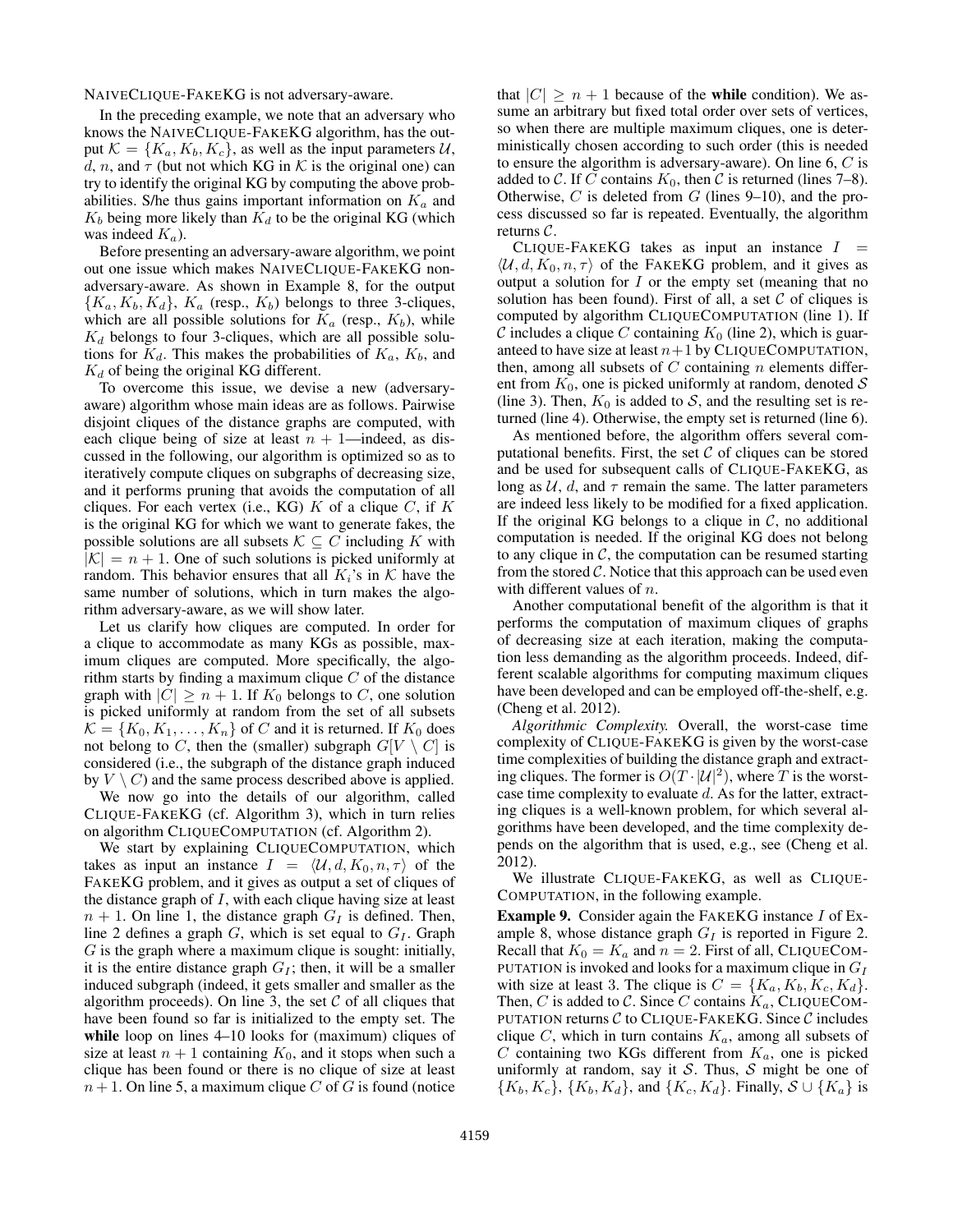### Algorithm 2 CLIQUECOMPUTATION

**Input:** An instance  $I = \langle U, d, K_0, n, \tau \rangle$  of FAKEKG. **Output:** A set of k-cliques of  $G_I$  with  $k \ge n + 1$ . 1: Let  $G_I = (V_I, E_I)$ . 2:  $G = (V, E) = (V_I, E_I).$ 3:  $\mathcal{C} = \emptyset$ . 4: while G has a clique of size at least  $n + 1$  do 5: Let  $C$  be a maximum clique of  $G$ . 6: Add C to  $C$ . 7: if C contains  $K_0$  then 8: **return** C.<br>9:  $G' = G[V \setminus$ 9:  $G' = G[V \setminus C].$ 10:  $G = G'$ . 11: return C.

### Algorithm 3 CLIQUE-FAKEKG

**Input:** An instance  $I = \langle U, d, K_0, n, \tau \rangle$  of FAKEKG. **Output:** A solution for  $I$  or  $\emptyset$ . 1:  $C = CLIQUECOMPUTATION(I)$ . 2: if C includes a clique C containing  $K_0$  then 3: Pick a set S of n elements from  $C \setminus \{K_0\}$  uniformly at random. 4: **return**  $S \cup \{K_0\}$ . 5: else 6: return ∅.

returned as a solution.

We can show that CLIQUE-FAKEKG is an adversaryaware algorithm.

#### Theorem 10. CLIQUE-FAKEKG *is adversary-aware.*

We conclude by providing some insights on why CLIQUE-FAKEKG is adversary-aware, using the scenario discussed in Example 9. Suppose the set  $S$  chosen by CLIQUE-FAKEKG is  $\{K_b, K_c\}$ , and thus the returned solution is  $K = \{K_a, K_b, K_c\}$ . Consider an adversary looking at  $K$ , trying to figure out which is the original KG. Suppose that the adversary knows all elements of  $I$  but  $K_0$ , and knows how CLIQUE-FAKEKG works. Then, the probability that CLIQUE-FAKEKG returns  $K$  when the original KG is  $K_a$  is 1/3. In fact, recall that  $\{K_b, K_c\}$  is chosen uniformly at random out of the three sets  $\{K_b, K_c\}$ ,  $\{K_b, K_d\}$ , and  ${K_c, K_d}$  (cf. Example 9). If the original KG were  $K_b$ , then  ${K_a, K_c}$  would have been chosen uniformly at random out of the three sets  $\{K_a, K_c\}$ ,  $\{K_a, K_d\}$ , and  $\{K_c, K_d\}$ , and thus the probability that CLIQUE-FAKEKG returns  $K$  when the original KG is  $K_b$  is again 1/3. An analogous argument can be applied to  $K_c$ , yielding the same probability. Hence,  $K_a$ ,  $K_b$ , and  $K_c$  are equally likely to be the original KG, and from knowledge of CLIQUE-FAKEKG and its input the adversary has learnt nothing!

# Experimental Evaluation

In this section we describe the experiments we performed in order to assess how CLIQUE-FAKEKG can prevent discovery of the original KGs. We implemented the algorithm in Python on a 2.3 GHz Dual-Core Intel Core i5 with 8GB of LPDDR3 RAM, running MacOS Catalina Version

10.15.6. For duplication purposes, the code, sample KGs, and sample outputs generated may be downloaded from https://dsaildartmouth.github.io/FakeKG.pdf.

We used three datasets: *Nation*<sup>4</sup> (Kim, Xie, and Ong 2016), which represents international relations among countries, *UMLS*<sup>5</sup> (Kim, Xie, and Ong 2016), which represents biomedical relations, and the Microsoft *FB15K-237* (*FB* for short)<sup>6</sup> (Toutanova et al. 2015), which stores triples and textual mentions of Freebase entity pairs.

For each of the 3 datasets we extracted 22 original KGs and, for each KG, we computed 9 fake KGs—in particular, we computed 3 fake KGs for each of the following ranges of  $\tau$ : [0, 1/3], [1/3, 2/3], and [2/3, 1]. Thus, we built a set  $T$  of 66 tests in total, each consisting of 10 KGs including the original one. The set  $U$  was derived as follows: first, we randomly picked a subgraph of the original dataset; then, we built new KGs by randomly adding and deleting vertices/edges/labels to the KGs built so far. The average number of vertices and edges of the original KGs was 15.79 and 9.98, respectively (16.18 and 9.95 for the fake KGs)—we decided to keep the KGs reasonably sized to allow human subjects to accurately analyze them. The size of  $U$  was 50. We used the Jaccard distance function.

### Evaluation Process

We invited 10 human subjects to review the 66 tests in  $T$ , in order to gather the results of human evaluation over 660 tests overall. We asked the subjects to select, for each test, the top-3 KGs they felt were the original one. We developed a web-based tool to visualize the KGs as directed graphs with (labeled) vertices and edges, and made it available to evaluators. For each test, the KGs (1 original and 9 fakes) were displayed in a random order. A clear description of the domain and of the labels was provided. All subjects have a Master or a Ph.D. degree in Computer Engineering.

We reiterate an important point: while a structural distance function (namely, the Jaccard distance) was used to generate fake KGs, the evaluation also considered semantic aspects of KGs, as evaluators had to visually look at KGs labeled with semantic information. This put our framework in a tougher setting (for our system) by allowing human evaluators to make a more educated choice based on the semantics of the KGs—in contrast to more blind evaluations, such as a random choice (whose probability of success can be arbitrarily lowered by simply augmenting the number of fakes). For instance, in the Nation dataset, Indonesia taking military actions against the US is an unlikely event that can help evaluators to easily identify a KG to be fake if the KG claims that Indonesia carries out military actions against the US .

For each dataset, in order to assess the competence of the subjects on the corresponding topic, we generated 5 questions each of which presented two vertices and asked which labels (out of 5 possible ones) made sense if used on an edge

<sup>4</sup> https://github.com/dongwookim-ml/kg-data/tree/master/ nation

<sup>5</sup> https://github.com/dongwookim-ml/kg-data/tree/master/umls 6 https://www.microsoft.com/en-us/download/details.aspx?id= 52312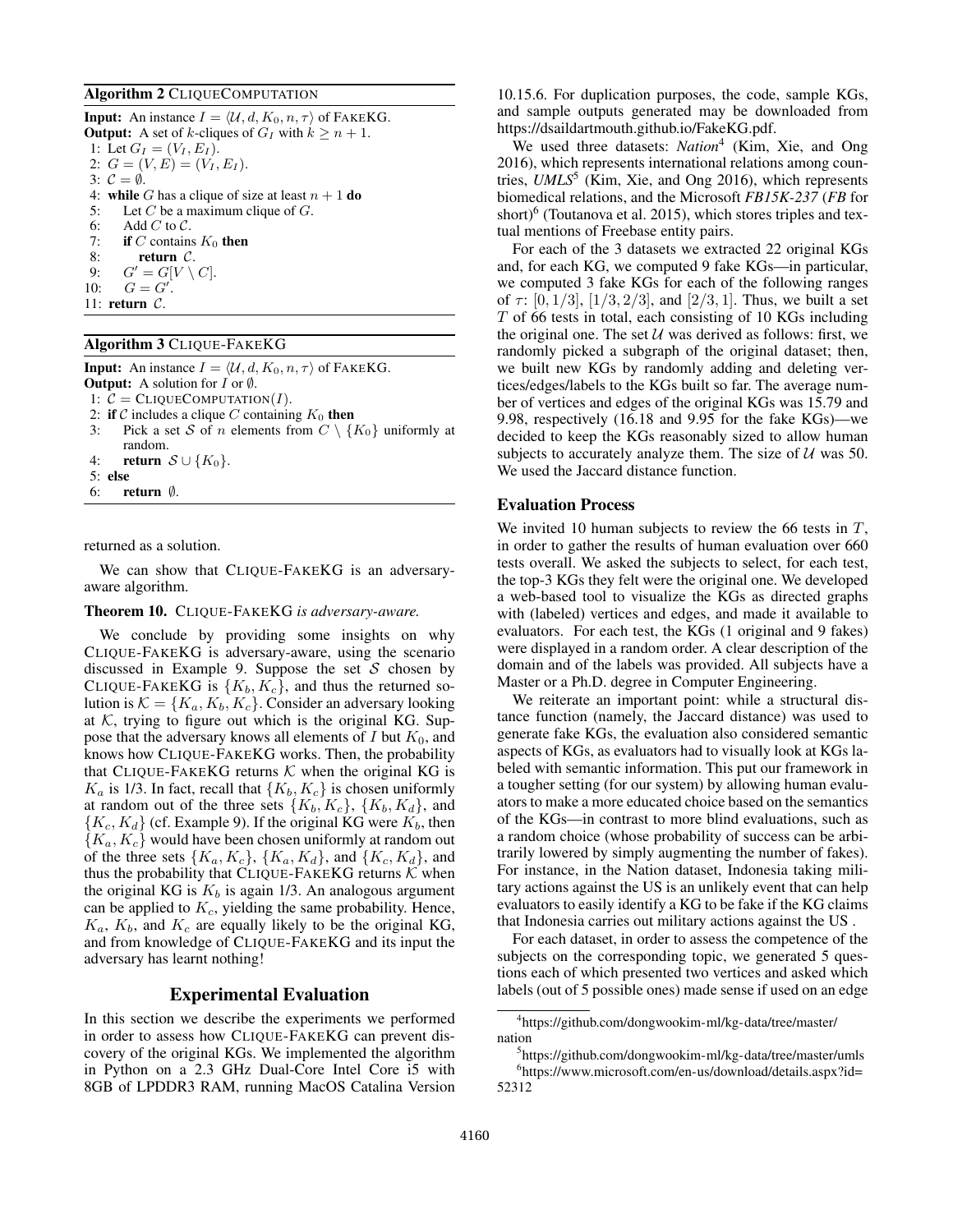between the two vertices. Each question was generated by (i) randomly picking a triple  $\langle s, r, o \rangle$  from the dataset, (ii) making  $s$  and  $o$  the basis of the question, (iii) presenting  $r$ as a possible answer, together with 4 other randomly picked labels from the dataset, and (iv) considering as right all of the chosen labels  $r'$  for which there was actually a triple of the form  $\langle s, r', o \rangle$  in the dataset. Each question counted for 5 possible points—a point was given for choosing a correct label or for not choosing an incorrect one. This way, we were able to associate a competence score (then normalized in the  $[0, 1]$  interval) with each (subject,dataset) pair. The overall average score was 0.72 (specifically, 0.61 on the Nation dataset, 0.74 on the UMLS dataset, and 0.81 on the FB dataset).

In order to evaluate how our proposed approach can deceive human subjects, we defined a metric called *Deception Rate* (DR). For each subject h, each original KG  $K_0$ , and  $r \in \{1, 2, 3,$  top-3, we write  $w(h, K_0, r) = 1$  if a fake KG was selected as the r-th choice by h, and  $w(h, K_0, r) = 0$ otherwise—in the top-3 case, we assumed *the human subject was correct when any of his top-3 choices was right*. Then, for each  $r$ -th choice, we computed the average value of w of each subject (resp., each KG) over all KGs (resp., all subjects). Thus, we defined

and

$$
DR(r, K_0) = \sum_h w(h, K_0, r) / 10.
$$

 $w(h, K_0, r)/|T|$ 

 $_{K_0}$ 

 $DR(r, h) = \sum$ 

We computed the deception rates  $DR(r, h)$  and  $DR(r, K_0)$  for all possible choices. Then, we computed the average of  $DR(r, h)$  across the human subjects (i.e., the overall average detection rate for the different choices) and the standard deviation of  $DR(r, h)$  (resp.  $DR(r, K_0)$  across the human subjects (resp. across T). Finally, for each dataset and for each of 6 different ranges of  $DR(r, K_0)$ , we computed the number of tests whose deception rate falls in the range.

### Results

The results are reported in Figure 3, Table 1, and Figure 4.

They show a strong deception ability. In 86.8% of the cases (Figure 3) the KG that users selected as their top





|              | St.dev. $DR(r, h)$ | St.dev. $DR(r, K_0)$ |
|--------------|--------------------|----------------------|
| 1st choice   | 0.06               | 0.11                 |
| 2nd choice   | 0.04               | 0.09                 |
| 3rd choice   | 0.04               | 0.10                 |
| Top-3 choice | O 11               | 0.16                 |

Table 1: Standard deviation of  $DR(r, h)$  (resp.  $DR(r, K_0)$ ) across the human subjects (resp. across T).



Figure 4: Number of tests for different ranges of  $DR(r, K_0)$ .

choice was in fact fake. Even in the top-3 case, our approach was able to deceive users in 62.7% of the cases. Moreover, the standard deviation across the human subjects (Table 1) was lower than that across the tests, which suggests that our approach achieves similar performance in achieving deception on different subjects. Finally (Figure 4), the deception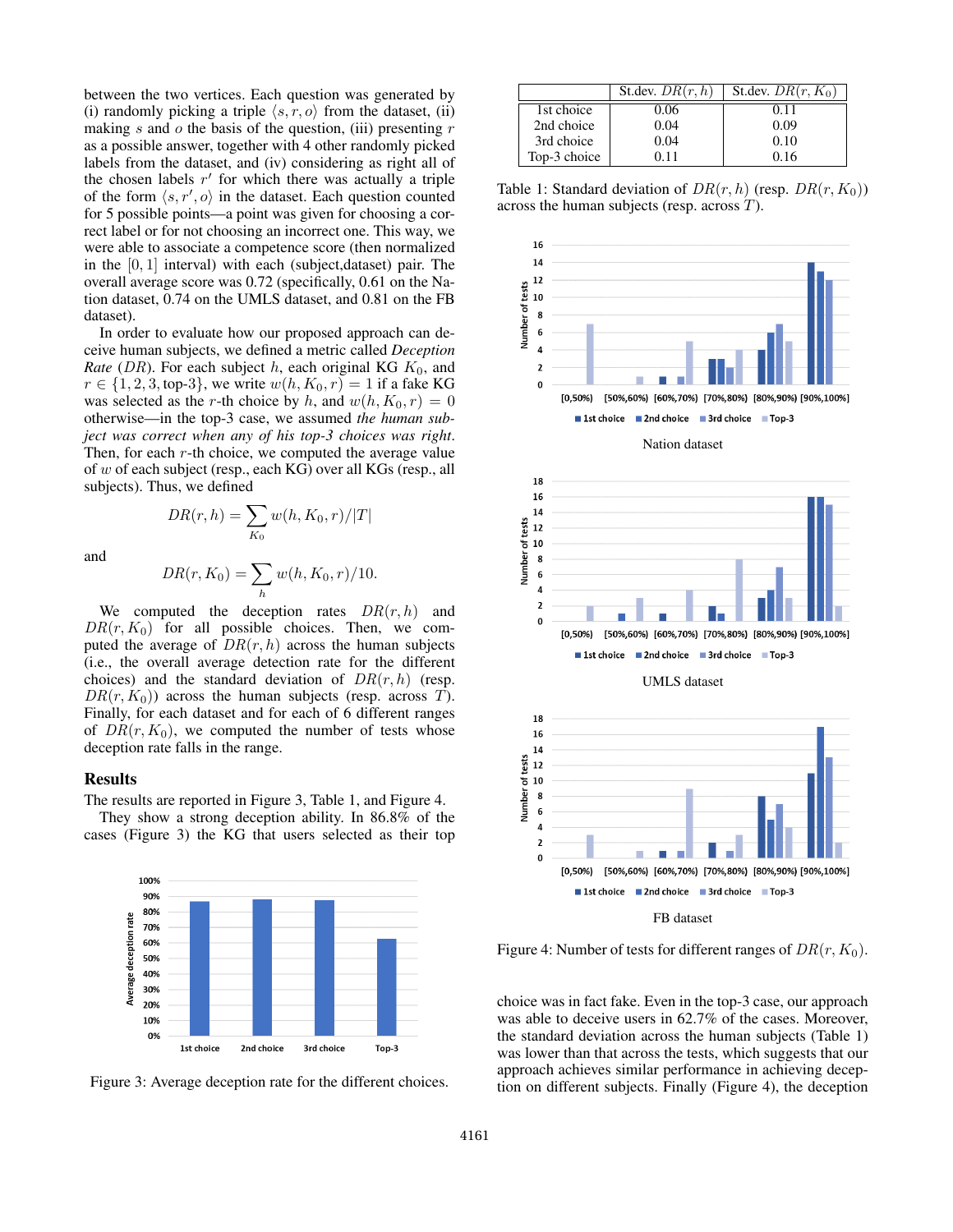rate for the first choice was above 90% on 41 out of 66 tests (14 out of 22 for Nation, 16 for UMLS, and 11 for FB) and above 80% on 56 out of 66 tests—for each of the datasets, in just 1 out of 22 test the deception rate was lower than 70%. For the second and third choices, the results were similar. Even in the top-3 case, the deception rate was above 60% in 49 out of 66 tests.

We also looked at the distribution of the KGs selected as top choices by the evaluators. Interestingly, if we consider the three distance ranges chosen for the fake KGs, the KG wrongly picked as top choice was in the range  $[0, 1/3]$  in 243 cases, in the range  $[1/3, 2/3]$  in 186 cases, and in the range  $[2/3, 1]$  in 144 cases (overall, 573 out of 660 incorrect top choices were made). If we instead consider the probability of correctly identifying the original KG, its value was in the range  $[0, 0.1]$  in 41 tests, in the range  $[0.2, 0.3]$  in 22 tests, and 0.4 in 3 tests—overall, the probability was obviously  $1 - \frac{\sum_h DR(1,h)}{10} = 13.2\%.$ 

Thus, the results suggest that our approach is successful at deceiving users.

The average time to generate one test for the Nation (resp. UMLS, FB) dataset was 10.57 (resp. 12.44, 50.55) seconds.

# Related Work

Cyber-deception has been extensively used in different contexts during the past several years (Shabtai, Elovici, and Rokach 2012). For example, in the digital music industry, fake recordings containing terrible music have been generated in order to dissuade users from downloading unauthorized songs (Kushner 2003).

Deception has also been studied for files/documents (Yuill et al. 2004; Voris, Boggs, and Stolfo 2012; Chakraborty et al. 2019), software code (Park and Stolfo 2012), and at the systems level (Jajodia et al. 2016, 2017; Wang et al. 2012). A honeypot scheme has been proposed in (Yuill et al. 2004), which distributed decoy honey files throughout the system so that alerts are triggered as soon as an attacker breaks into the system and accesses a honey file. (Voris, Boggs, and Stolfo 2012) developed an automated system to translate the text into another language, with untranslatable but enticing nouns (such as company names, hot topics, and bogus login information) sprinkled throughout the text, increasing the probability that the attacker will try to steal the file. (Park and Stolfo 2012) works on deception at the code level and generates fake but believable Java code with techniques like obfuscation. A multi-layer deception system that provides in-depth defense against sophisticated attacks is designed by (Wang et al. 2012). (Chakraborty et al. 2019) propose the use of fake document generation as a way of mitigating intellectual property theft. Their FORGE system can deal with text only and uses meta-centrality metrics to identify key features to be replaced in the text of the document.

Meanwhile, there are also works on deception detection for the purpose of detecting fraud on document, code or text (Afroz, Brennan, and Greenstadt 2012; Caliskan-Islam et al. 2015). For instance, (Afroz, Brennan, and Greenstadt 2012) exploits linguistic features of written documents to detect stylistic deception and distinguish deceptive documents from original ones. (Caliskan-Islam et al. 2015) investigate machine learning methods to de-anonymize source code authors of C/C++ using coding style.

Different security problems have been investigated in the context of graph-structured knowledge, such as the compression and encryption of RDF datasets (Fernández et al. 2020) and search over encrypted graph data (Poh, Mohamad, and Z'aba 2012). Methods using some principled ways to introduce noise into knowledge graphs, such as typed sampling, relational sampling, and corrupting positive instances, have been proposed in the literature—e.g., see (Kotnis and Nastase 2017). As a direction for future work, it would be interesting to investigate how such approaches can be integrated into our framework.

# **Conclusions**

In this paper, we consider the problem of generating a set  $\mathcal{K} = \{K_0, K_1, \ldots, K_n\}$  of KGs from a given original  $KG K<sub>0</sub>$  so that the adversary has to invest time and effort in separating the real KG from the fake ones. Our formulation of this problem takes as input, not only the original KG, but several parameters. Our algorithm assumes a strong adversary—one who knows all the parameters we use as well as the algorithm we use. The only thing s/he does not know is the identity of  $K_0$ . Yet, we want to prevent the adversary from identifying  $K_0$ . We first formulate the FAKEKG problem and show it is NP-hard, but that it does not necessarily fool the adversary. We then develop our CLIQUE-FAKEKG algorithm and show that it satisfies the adversary-aware requirement. We run experiments on 3 very different datasets and show that CLIQUE-FAKEKG is very effective at deceiving adversaries.

We reiterate that the work in this paper applies to many domains that use knowledge graphs and/or similar constructs such as software design (Berardi, Calvanese, and De Giacomo 2005), biomedical applications (Alshahrani et al. 2017; Alshahrani 2019), finance (Pujara 2017) and business (Atzeni et al. 2020). However, this paper is not a work in isolation. It is intended to be used as part of 3 steps used to generate fake versions of a technical document: (i) Given an original document, we extract a knowledge graph from it using off-the-shelf methods such as (Luan et al. 2018). (ii) We then use the techniques in this paper to generate a set  $K$  of fake KGs. (iii) For each of the fake KGs in  $K$ , we then generate a fake document using techniques similar to those in (Koncel-Kedziorski et al. 2019).<sup>7</sup> *This paper focuses on (ii).*

# Acknowledgements

This work was partly funded by ONR grant N00014-18-1- 2670.

 $7$ Readers might wonder how legitimate users may separate the real document from the fakes. As a solution based on Message Authentication Codes is already provided in (Chakraborty et al. 2019), we do not address this issue in this paper.